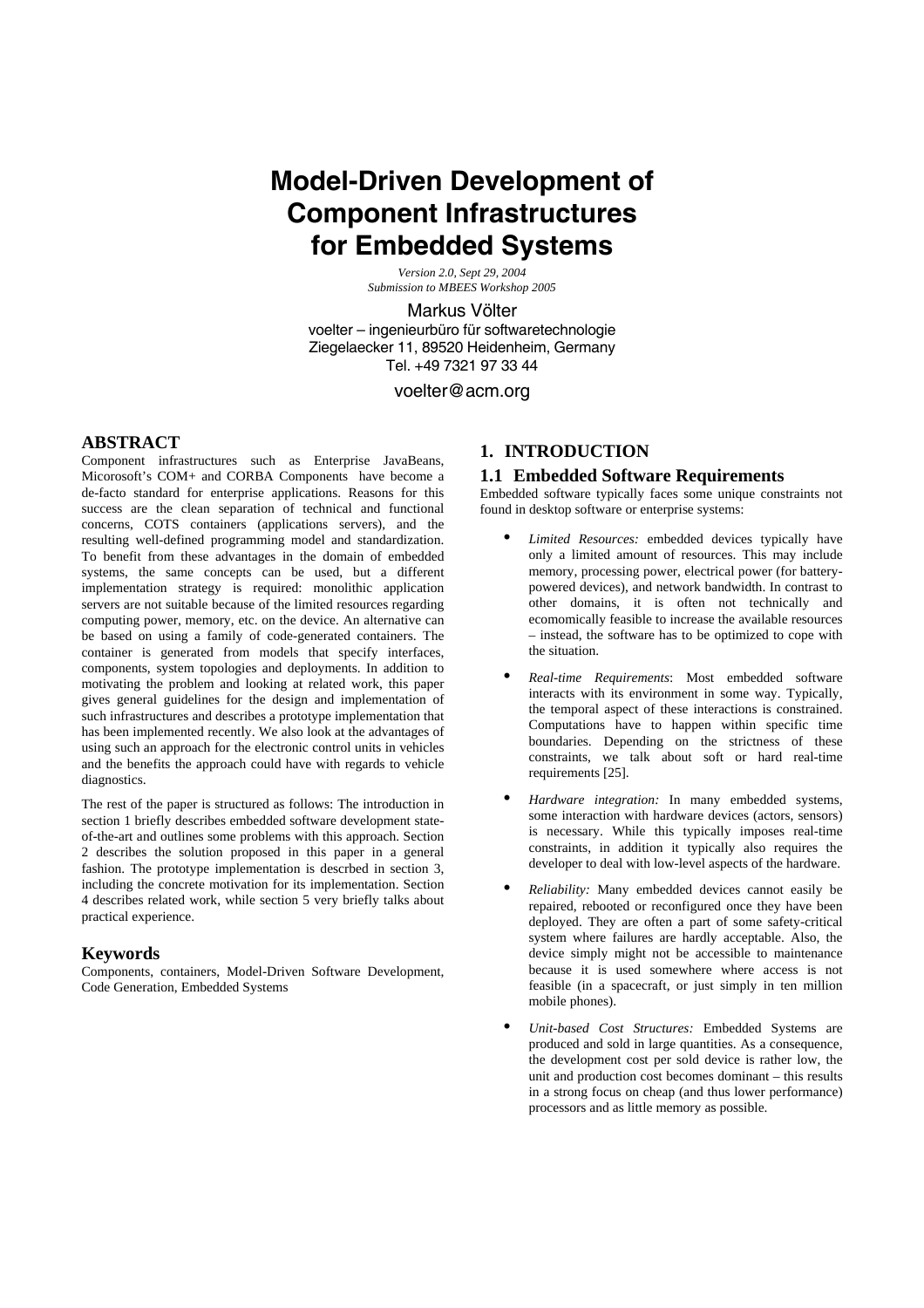Based on the requirements discussed in the previous section, we can say that embedded software needs to be more reliable than many other kinds of software, it needs to optimize it's computations for speed and resource consumption, the code size must be minimized and in many cases, real-time requirements need to be verified (maybe empirically) before the software is deployed.

### **1.2 State-of-the-Art**

Because of these special requirements, a lot of software for embedded devices is still developed manually, from scratch for each new project. Large-scale reuse is not applied because of the requirement to optimize each piece of software for its particular environment. As a consequence, many techniques that are used to good effect in non-embedded development are not widely used in embedded systems development. Examples are object-orientation, frameworks or reflection. COTS middleware (such as minimum CORBA [21]) is only recently starting to spread in the embedded community.

There are several typical high-level application architectures for embedded systems:

- For either very simple of very constrained systems, application code is written directly for the hardware of the device. No operating system is used, some reusable libraries are typically employed, however.
- **•** To allow for some degree of portability of these applications, sometimes a thin abstraction layer is used between the application and the hardware. This can be seen as a simple, custom-developed operating system. Porting the abstraction layer to another device allows for some limited reuse.
- **•** More complex applications typically use more or less powerful realtime operating systems such as VxWorks [31], QNX Neutrino [24] or Osek [26]. Depending on the specific operating system, it handles tasks such as threading, scheduling, device comminication, a file system, etc.
- **•** The most sophisticated application architectures use an OS abstraction layer on top of the operating system to be able to exchange the operating system while not having to rewrite the application code. Figure 1 shows this last alternative.



**Illustration 1: High-Level Application Architecture for Embedded Systems** 

Independent of this structure, parts of the application are generated from models such as state charts or signal flow diagrams and need not be implemented manually. See the related work section for a more detailed discussion.

### **1.3 Component Infrastructures**

Component infrastructures [30] provide a (potentially distributed) execution environment for software components. The execution environment is typically called a component container, or container, for short. Components cannot be executed standalone, they require the container to provide essential services. These services handle the technical concerns of an application. Technical concerns are typically cross-cutting aspects that are not directly related to the application functionality implemented with the components. What exactly consititues techical concerns depends on the application domain. In an enterprise environment, the technical concerns are things such as transaction management, resource access decision, fail-over, replication and persistence. The benefit of a component-based approach is that the component (i.e. application) developer does not need to implement the technical concerns over and over again. The developer only *specifies* the container services required by a component, and the container makes sure these services are available to the deployed components. Containers are implemented against some kind of standard (such as EJB [28]) by professional container vendors. Applications just use the containers as they are. Application developers thus don't need to be experts with respect to the (typically non-trivial) technical concerns. The following paragraph lists essential building blocks for component infrastructures. For a more detailed explanation see [30].

A *component* encapsulates a well-defined piece of the overall application functionality. An application is assembled from collaborating components accessing each other through a welldefined *component interface*. Because the functionality of components and the way to access it is well-defined and selfcontained, preexisting components can be reused in several applications. The interface is technically separate from the *component implementation* which can be exchanged without affecting clients. The strict separation of interface and implementation allows the container to insert *component proxies* into the call chain between the clients and the implementation. On behalf of the container, these proxies handle technical concerns. The *lifecycle callback interface* of a component is used by the container to control the lifecycle of a component instance. This includes instantiating components, configuring instances, activating and passivating them over time, checking their state (running, standby, overload, error, …) or restarting one in case of severe problems. Because all components are required to have the same lifecycle interface, the container can handle different types of components uniformly. *Annotations* are used by the component developer to declaratively specify technical concerns (i.e. which of a container's services are needed by a component and in which way). A *component context* is an interface passed to the component implementation that allows it to control some aspects of the container (e.g. report an error and request shutdown). A component is not allowed to manage its own resources. It has to request access to *managed resources* from the container, allowing the container to efficiently manage resources for the whole application (i.e. several components). These resources also include access to other component interfaces. All the resource a component instances wants to use at runtime must be declared in the annotations to allow the container to determine if a component can correctly run in given context, and prepare accordingly. When operations are invoked on instances, the invocation might carry an additional *invocation context* that contains, in addition to operation name and parameters, data structures which the container can use to handle the technical concerns (such as a transaction id). Last but not least, a component is not just dropped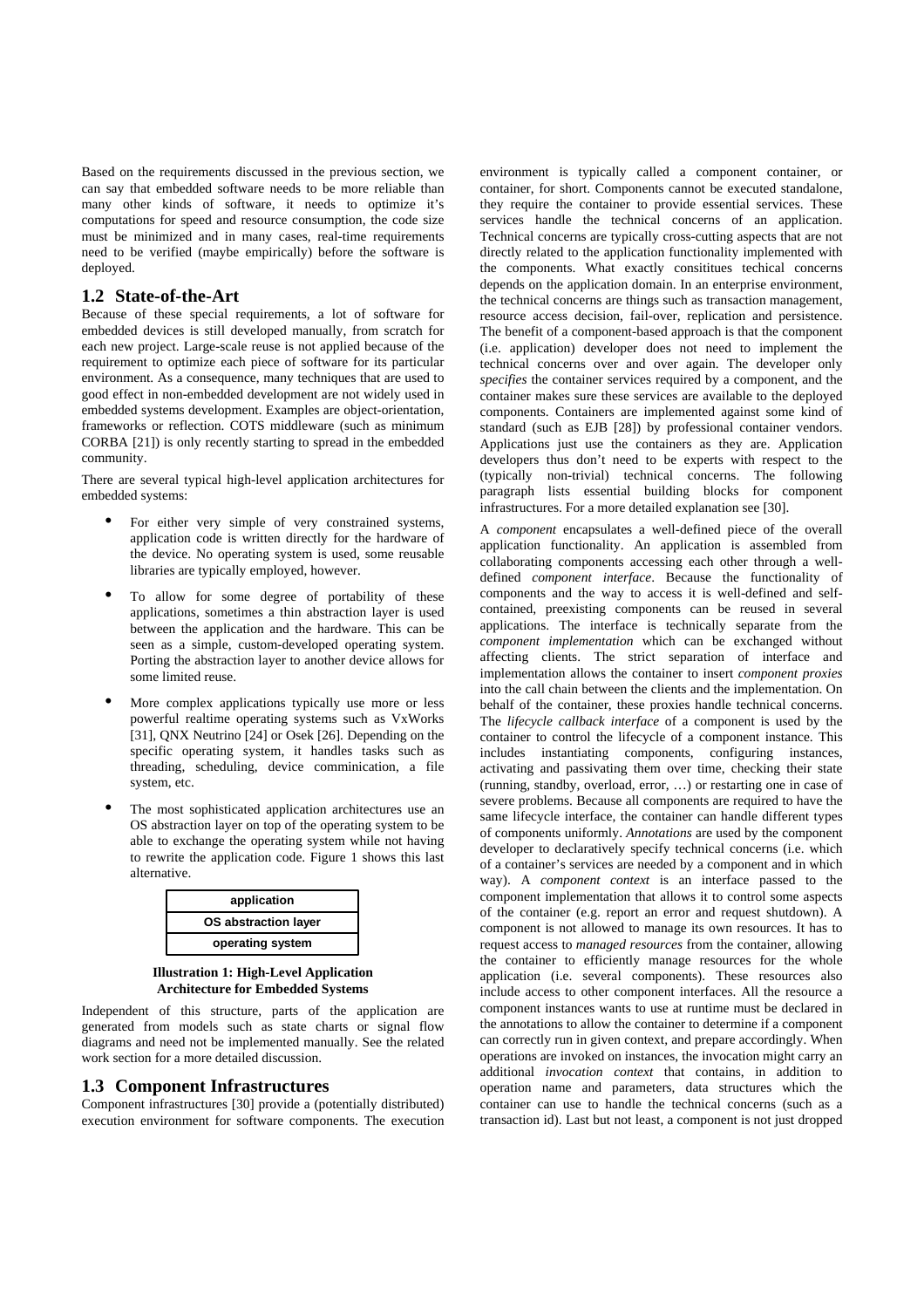into a container, it has to be explicitly installed in it, allowing the container to decide (based on the annotations and required resources) if it can host the component in a given environment.

# **1.4 Benefits and Liabilities of Component Infrastructures**

Using component infrastructures provides several benefits:

- **•** *Portability:* Components are developed against the interfaces of the container, the container can adapt this to different environments (such as operating systems, databases or transaction monitors in the enterprise world).
- **•** *Potential for Container-based Opimization:* Within the boundaries specified by the specifications of the container and the lifecycle interface, the container is free to optimize different aspects of the application.
- **•** *Standardized, Simplified Programming Model:* Because the environment in which components execute is welldefined, and because the developer does not need to deal with low-level implementation details of the technical concerns, the programming model for application devleopers is simplfied and consistent over the family of applications implemented for the same container.
- **•** *Clearly defined developer roles:* Because application developers can focus on their specific application requirements, and because infrastructure experts deal with the implementation of the container, both aspects can be implemented by people who are experts on their respective field, improving the quality of the the software.

Of course there is no such thing as a silver bullet. Typical component infrastructures also suffer from some liabilities. Note that none of these liabilities are inherent to the approach taken by component infrastructures, however, they can be observed in all of today's mainstream implementations:

- **•** *Performance Overhead:* Because requests are intercepted by the container, and because its services are implemented generically to be reusable, performance of component-based applications is impacted.
- **•** *Loss of control:* Some people feel that handing over control over technical aspects to the container limits their control over what is actually happening. While this is true, in most scenarios this is not a liability, however, because the container can handle most of these aspects better and more reliably than code handcrafted by the average developer.
- **•** *Large and heavy:* Most of today's implementations are large and heavy software monsters. Installing, configuring or (re-) starting them can take a while.
- **•** *Complexity:* Of course, by providing a reusable solution to a recurring problem, component infrastructures imply a lot of accidental complexity. This might be a problem for safety-critical applications.

This paper proposes that the benefits presented above would also be desirable in the embedded software world, while ideally not showing the same liabilites. Sections 2 and 3 describes an approach how this could work.

# **2. PROPOSED SOLUTION**

In this paper we propose a component infrastructure that uses model-driven code-generation [12] instead of a generic container. In this context it is critical to understand that we do *not* propose to code-generate the components, i.e. the core application logic. Several tools exists (see related work and [10], [13]) that can generate source code from state charts or signal flow diagrams, and wrapping such functionality in a component is simple. Instead we propose to generate the complete infrastructure that is needed to execute the components on an embedded device, aka the container.

### **2.1 Required Features**

The following features are required for a component container for embedded systems:

- **•** *Portable:* Components that are written for a specific container must be able to run on every (real-time) operating system for which a container implementation is available. This requires an abstraction of operating system features<sup>1</sup>.
- **•** *Modular:* Enterprise containers typically ship as a big monlithic application that is capable of handling all features of the respective specification, such as transactions, security and persistence. In the embedded world it is not acceptable to carry "excess baggage" in case some features are not needed in a particular application scenario. Consequently, the container infrastructure must be modular itself, only including those features in a particular container instance that are really needed and supported by the target device.
- **•** *Simple:* Again in contrast to the well-known component containers such as EJB, CCM or COM+, a container infrastructure for embedded systems must be lightweight, providing a really simple programming model. Because the target systems (devices) are much more diverse than in enterprise systems, we should focus on the reusable core.
- **•** *Deterministic:* For many embedded applications, determinsm is a critical property. Determinism means that we know in advance (i.e. before runtime) how long something (an operation, a statement) takes to execute. Using dynamic featues such as polymorphism, reflection, etc. makes this kind of determinism much harder to achieve.

l

<sup>&</sup>lt;sup>1</sup> Portability here does does not neccessarily mean programminglanguage independence. This is so because the application logic is implemented in a specific programming language, and also the templates (see later) are implemented in a specific language. Of course, the concepts introduced below are independent of any particular programming language, but implementations are not.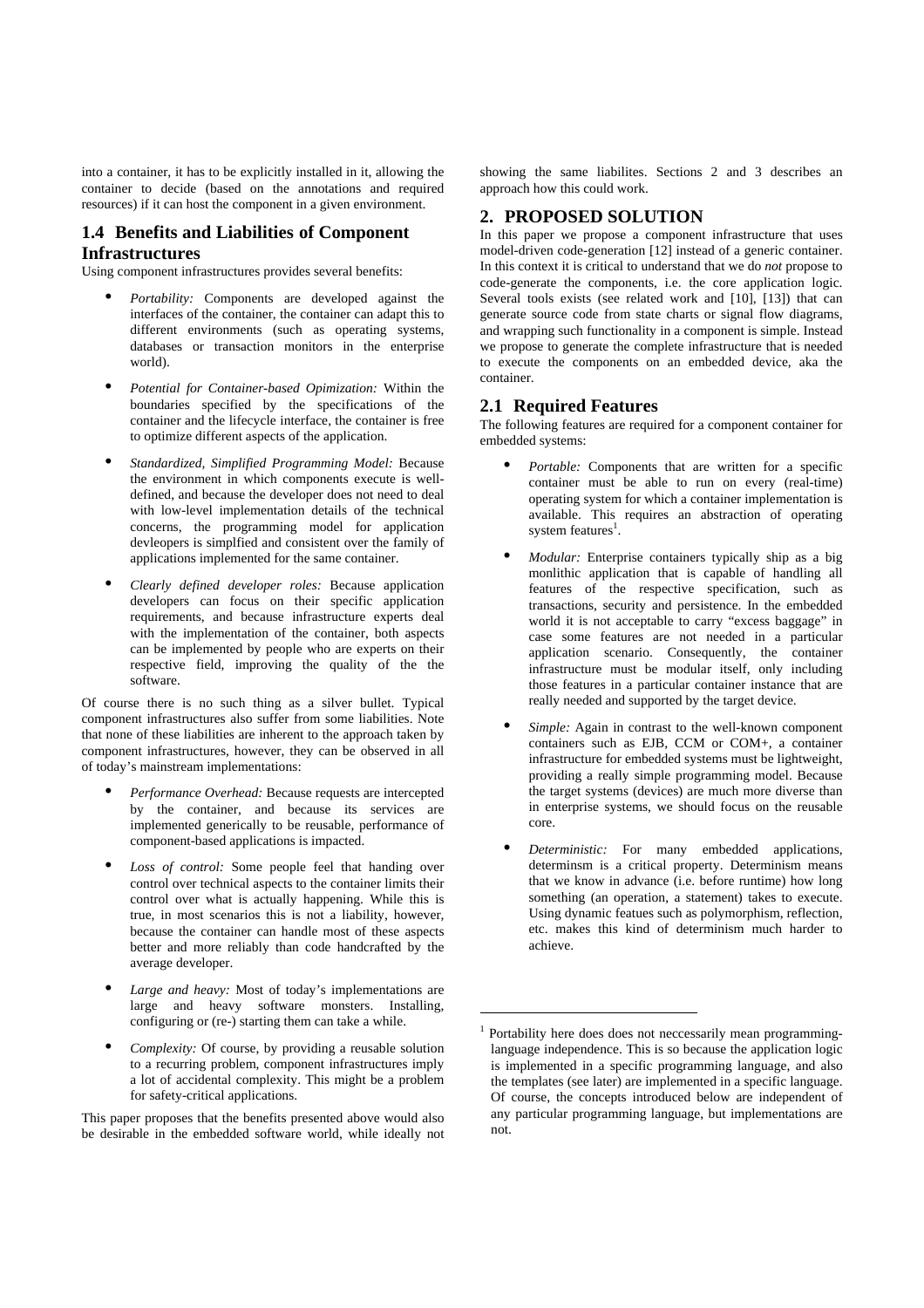### **2.2 Basic Design Decisions**

Before we actually look into the implementation of the prototoype, let's look at a couple of additional design decisions that have influenced the system concept, and the prototype described in 3.

First of all, we assume that a system configuration (i.e. the set of components running in a container in the context of an application) is determined statically, before it executes. This is typical for many, but not all embedded applications. So, when the container is generated, the generator knows which components need to run in the container and it knows their resource requirements. As a consequence, the container can validate large parts of the system before it actually starts up. It can detect if a component wants to talk to another component that isn't there, or if a component requires services from the container that cannot be provided because of limitations of the device.

The resulting absence of dynamic decisions has one very big benefit: We are able to statically analyse the code for resource problems or scheduling problems, and with regards to performance and timing using standard code analysis tools [5]. This would not be possible if decisions are taken at run- or loadtime. This is the determinism property described in 2.1. It is not important for all kinds of embedded systems, but it is important for many.

Second, we assume that the components themselves are written manually. This means that the container generator does not care about the implementation of the components. While there might be some "stub generation" from more abstract interface specifications (such as IDL or a UML model), the component implementation is provided by the application programmer. Of course, the developer is free to include code in the components that has been generated by state chart or signal flow tools (such as [10], [13]).

### **2.3 The solution in a nutshell**

The following illustration shows the approach described in this paper in a nutshell.



**Illustration 2: The proposed soltution in a nutshell** 

Let's look at the different components in detail. *Components*, as described several times now, contain the application logic, the functional aspect of an application system. The building blocks that constitute a component are the component interface, the implementation and the annotations which state the requirements of the component regarding the container and other components. The *system configuration* specifies which instances are needed of

which components, how their resource requirements will be satisfied ("wiring" the components) as well as the configuration of container services and how they apply to components and their instances. The *device specification* describes the available features of the target device (and operating system) on which the resulting application should be deployed. This ultimately determines which container features are available in the target system, as well as how these features are implemented.

All these artifacts are supplied to the *configuration validator* (or buildability checker) that checks if the container will be able to work correctly (as far as this is possible at this early stage). If it determines it is, the artifacts will be supplied to the *container generator* which generates the source code for the container according to the system configuration taking into account the specification in the annotations and the device configuration. Otherwise the container is not code generated and thus cannot be deployed on the device (which is good, because it would not work correctly.)

If the container was generated correctly, this code is then compiled with a normal programming language compiler for the respective target. Optionally, it can be analysed statically to verify its correctness (as far as such static code analysis is feasible [5] – this is no different than static analysis of hand-written code).

### **2.4 Technical Concerns: Container Features**

The selection of what constitutes the technical concerns in a particular family of applications depends on the specific requirements of the domain. Unlike in enterprise systems, where all applications typically consist of some database/transaction related logic, embedded systems as more diverse and it is thus not feasible to decide once and forall on what constitutes the technical concerns. This is the reason why we do not propose one specific embedded container in this paper, but rather an approach, or an architecture, to construct such containers for a specific software system family.

However, there are some candidate aspects that lend themselves to being implemented as container features.

- **•** *Scheduling:* Controlling of thread and task priorities, creation and maintenance of thread pools, deadlock detection
- **•** *Interrupt Handling:* A high-level notification interface in case interrupts occur can be provided by the container. It can invoke previously configured operation on components instances.
- **•** *Simple Event Propagation:* The propagation of events from one component to another, synchronously or asynchronously can be supported by the container.
- **•** *Timer:* Time-based events can be triggered by the container
- **•** *Remote Communication:* In case communicating components reside in different containers on different devices (boards, controllers, computers, …) in a distributed system, the container can take care of remoting [33] (using CORBA [16], CAN [6], plain sockets, ASN.1 [3], etc.)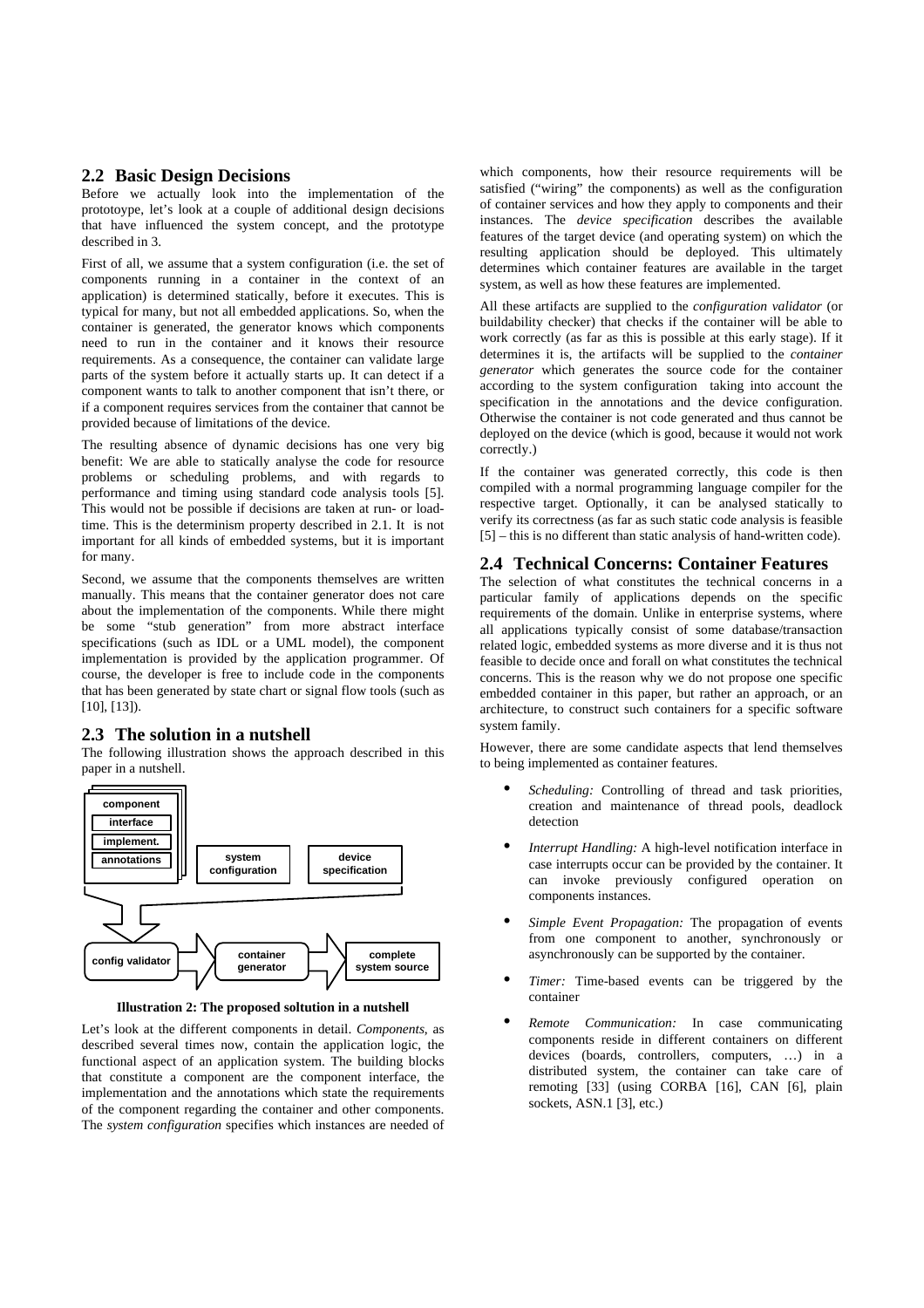- **•** *Generic Driver Interface:* Accessing low-level drivers can be simplified. The container can provide more abstract, higher level access to lower lever drivers, or convert data structures depending on the device. In addition, it can control concurrent access to shared hardware devices from several components.
- **•** *Lifecycle Control:* In case determinism is not absolutely important for a system, the container can control the lifecycle of component instances. This includes restarting instances in case errors are detected, lazily inszantiating instances only when they are actually needed, passivating instances when they have not been used for a specified period of time, etc.
- **•** *Resource Control:* The container can control resources, or manage pooling of critical resources. Also, it can enforce quota allocated to component instances (e.g. memory or disk quota) and coordinate concurrent access to shared resources.
- **•** *Safety Watchdogs:* The container can provide watchdogs for critical system properties. It can safely shut down the system if an error is detected.
- **•** *Advanced Error Detection:* In embedded systems with more or less strict timing constraints, many errors are an indirect consequence of a (seemingly unrelated) timing problem or illegal invocation sequences on component operations. If interfaces are annotated with state charts that include timing constraints, a container can be generated that controls these timing and state constraints and report the real root-cause errors. In general, the concept of "programming by contract" can be used effectively because the container can contain code to actually check pre- and postconditions, as well as invariants, specified for interfaces of the components.
- **•** *Management Façade:* The container can provide a coherent, homogeneous external interface for the management of embedded applications. For example, it can provide an SNMP MIB or issue SNMP traps [27] for the container itself and the components inside. Management of devices will be simplified, and application programmers need not bother with specifics of management protocols such as SNMP.

### **2.5 Interface specifications**

Interfaces play the central role in component infrastructures. Interfaces define contracts among components, and between the container and the components. In traditional systems, interfaces are typically defined as a set of operations including typed arguments, as well as a return type. For serious system composition, more detail must be given on interfaces, including

- **•** services required from the container to allow the component to run
- **•** other component's interfaces required by a component
- **•** timing constraints regarding interface operations
- **•** pre- and postconditions for operations, or a state machine that defines legal invocation sequences

**•** data published by a component, or data consumed (required) by a component

Interface definitions as outlined above are logical definitions of what a components provides, or requires. It does not say anything about how these interfaces are implemented. The realization of the interfaces can be supported by the generated container. For example,

- **•** operations can be called directly if the caller and the callee are colocated in the same process, or can include proxies and some kind of remoting infrastructure for remote calls.
- **•** published or required data items can be stored to/retrieved from a shared memory area or it can be put on/taken from a CAN bus.
- **•** timing constraints or pre/postconditions can be checked by the container and errors can be reported

### **2.6 Applicability of the solution**

Considering the different architectures for embedded systems as explained in 1.2 the question is: in which architecture can the proposed approach be used sensibly? Let's look at each of these architectures in turn.

- **•** *No operating system:* In these very small systems, the proposed architecture is very suitable. First of all, software on these devices typically is very static, not featuring dynamic aspects. Efficiency and small code size is important, while we still need some flexibility regarding different hardware platforms/devices (because there is no OS). Also, because there is no OS, there is a lot of use for reusable, cross-cutting technical concerns handling of the container. The container thus serves as an efficient implementation of the abstraction layer described in the second architectural alternative – providing flexibility while still being efficient.
- **•** *With (realtime) operating system:* realtime operating systems (as any operating system) typically provide APIs on a very low level. Also, there is no handling of domain- (or software system familiy-) specific technical concerns. Containers can provide this higher-level abstractions. The container can also serve as a means of integrating different tools, systems, middlewares, etc. For example, the container can provide remoting based on CORBA or a different middleware.

# **3. THE PROTOTYPE**

This section looks at a prototype implementation of the proposed architecture. The prototype is still work in progress, but considerable functionality has already been achieved.

### **3.1 The example domain: automotive ECUs**

The prototype of a generative component infrastructure for embedded system is currently being developed in the context of automotive ECUs, the electronic control units (i.e., computers and controllers) that control various features of a modern car, such as engine, gearbox, air conditioning, the brake system or the dashboard. A modern middle-class vehicle has about thirty ECUs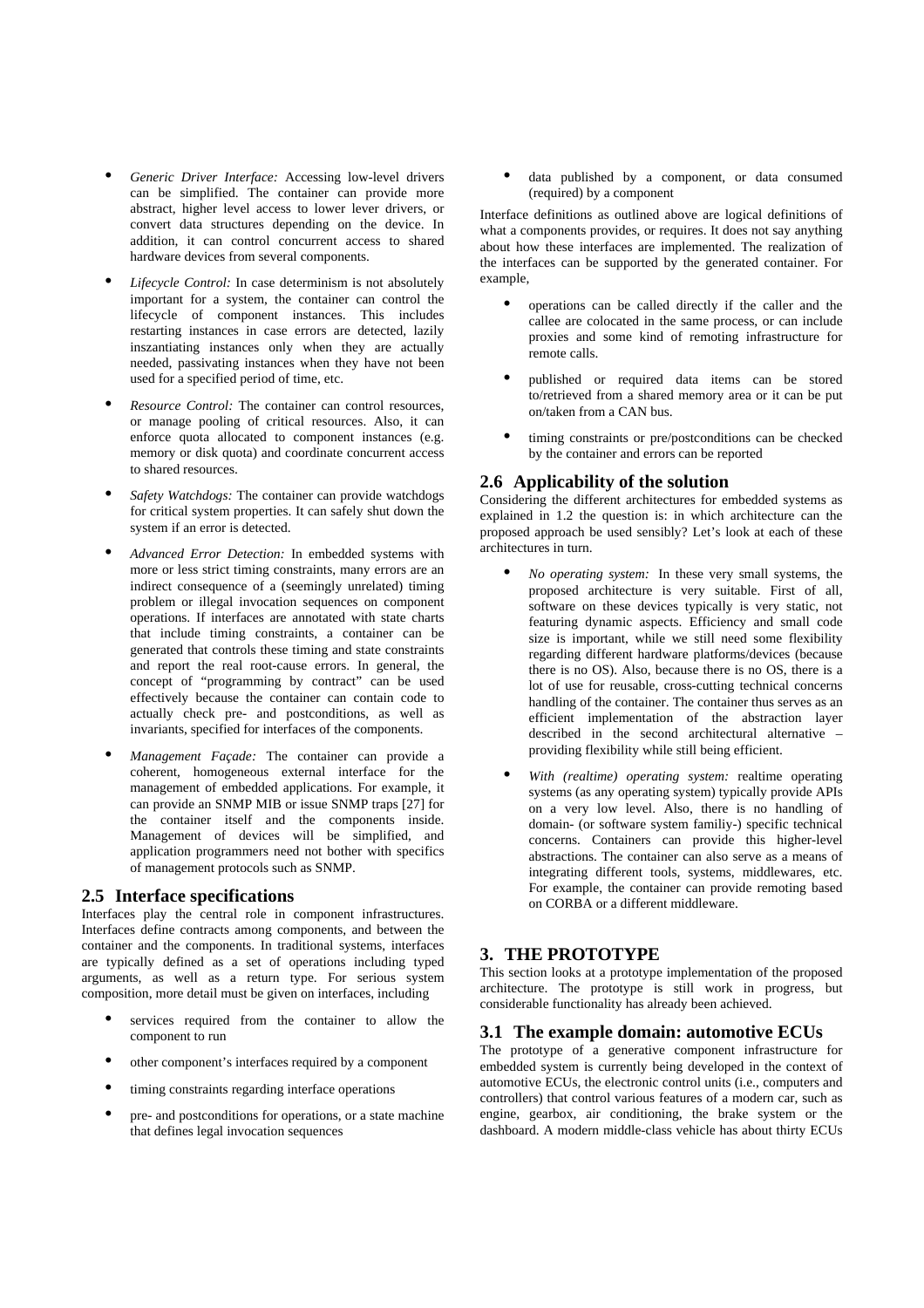installed, constituting a distributed system typically based on a CAN network [6] or proprietary topologies. There are several reasons why the software structure of ECUs needs to be standardized and enhanced, for example using a component infrastructure, in addition to the reasons given in 1.4:

- The ECUs of different vendors need to interoperate in the context of a vehicle. A coherent software infrastructure is thus necessary.
- The separation of application logic and technical infrastructure as explained in 2.4 is especially important, since the same application logic (e.g. brake control) should be reusable in the context of several vehicles, potentially featuring different technical infrastructures. The container can adapt for this.
- **•** Configurability is another important aspect. You want to be able to run the same piece of functionality on different ECUs depending on the vehicle model – you want to utilize the available ECUs as good as possible. A graphical configuration tool that helps is distributing the components to containers and devices.
- The container can also implement a global vehicle state manager (ignition on/off, engine on/off). For example, you are not allowed to reflash (i.e. reprogram) an ECU while the vehicle is driving. As the container can intercept all interactions among components, it is easy for it to track global state and either notify components of state changes or prohibit certain interactions that are not currently allowed.
- **•** Last but not least, diagnosability is a serious issue. After the vehicle has been delivered to the customer, it must be possible to diagnose problems in garages. Typically, an external diagnosis tool is attached to the vehicle. The tool reads the ECUs' internal error buffers and reasons on these errors with the goal of finding the root cause of the problem. Making these tools more efficient and accurate is one of the most urgent tasks for today's after-sales operations. As a precondition, the errors reported by the vehicle must be correct, expressive and accessible through a standardized interface. Also, the description of the ECU topology of the car (which is currently kept outside of the cars in the tool) must be consistent with the actual network deployed in the car. Providing the information based on a reflection on the component infrastructure, can help to avoid inconsistencies.

Also, error conditions can be specified abstractly as part of the component definition (such as "raise XYZ error when speed  $< 100$  and fuelLevel  $> 10$ "). Code can be generated that efficiently implements the detection of this error on a specific platform.

# **3.2 Prototype Implementation and Technologies**

The prototype is implemented in  $C/C_{++}$ . The following illustration shows how the prototype is implemented in general.



#### **Illustration 3: Prototype implementation structure**

In the first step, interfaces and (potentially) complex data types are modeled (this can be done using UML 2.0, or using other DSLs). In a second step, we define the components including the interfaces they provide, and the interfaces they require. From these two models, component base code (header files) can be generated; also, complex type implementations and interfaces are created. In the next step (step 4), the implementation of those components can be created manually by the developers. This completes the first phase, *component development*.

In a second phase, *system development*, we define component instances and the connections among those instances. Then we specify the deployment of these instances on hardware elements of the system (those specifications are not shown in illustration 3). Based on these models, we can generate the containers for the hardware elements, as well as the OS config files.

In the prototype, we generate the code using the openArchitectureWare generator framework [4]. This particular generator tool is based on an explicitly programmed metamodel which is implemented in Java. Thus, the generator needs to be supplied with the metaclasses that describe the metamodel for the various models used in the approach. Also, we need to define templates that specify the mapping from the metamodel to the generated source code

The output of the generator is the source code (skeletons) for the components, the complete container implementations, as well as a *make* file used to compile and build the container and the components. The subsequent C++ compiler/linker must be fed with these generated sources, the manually created component implementation files as well as additional runtime libraries. We also generate suitable config files for the operating system, OSEK in our example.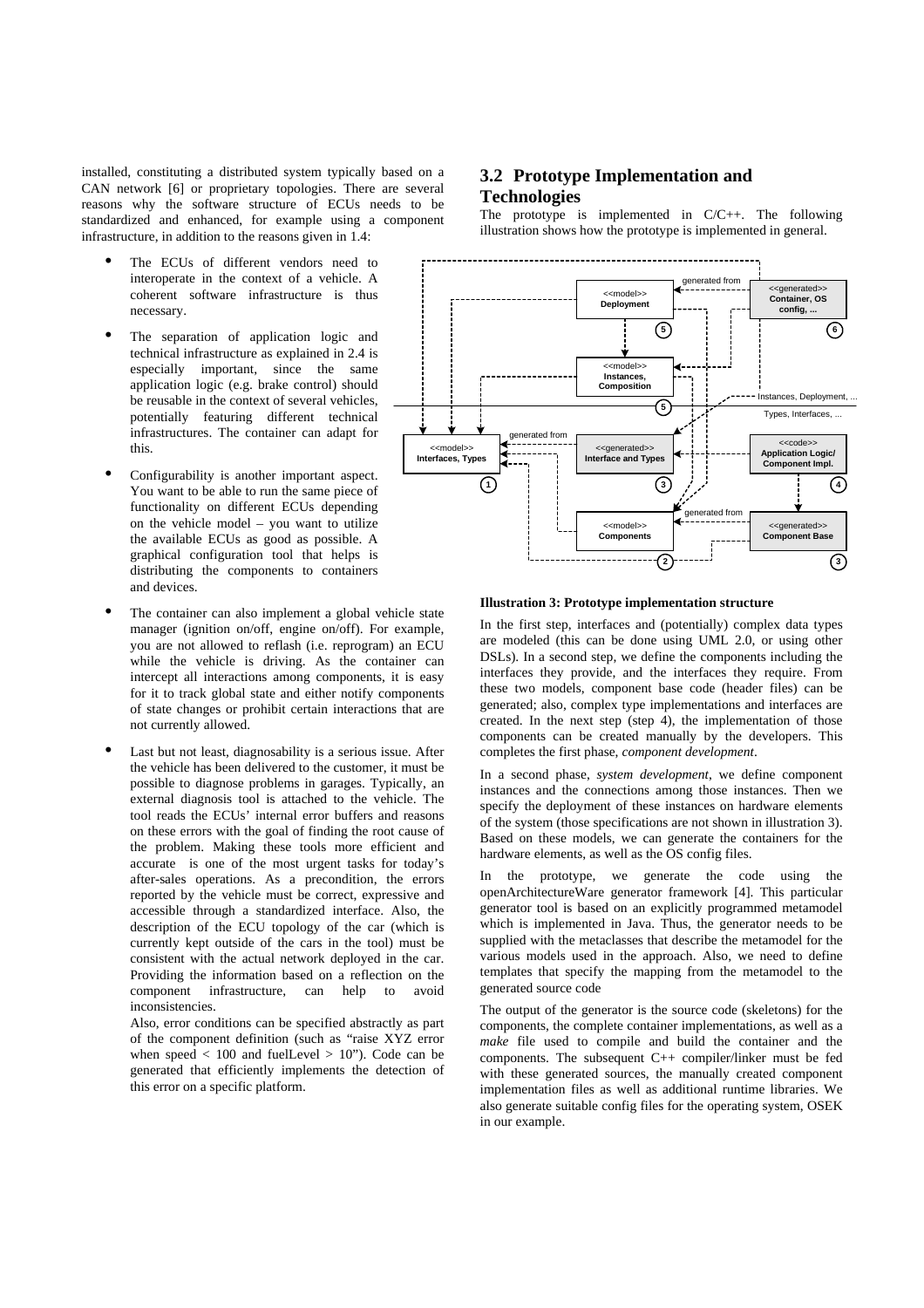The configuration file itself can be set up using a graphical configuration tool based on the Eclipse framework. It imports the interface definitions from the models and allows the configuration of instances, their threading behaviour, association of instances to containers, automatic remoting, event propagation, etc.

### **3.3 Prototype features**

This section focuses on some noteworthy features implemented in the prototype.

#### *3.3.1 Proxies*

Application functionality is realized by having components collaborate – a component instance invokes operations on other components instances. It is important that such invocations implies only the smallest overhead possible. For example, if the container does not need to intercept invocations (because the configured technical concerns don't require intervention by the container), an operation invocation does not have *any* overhead at all. An ordinary method invocation is used. If, for example, a method should be invoked asynchronously (which needs to be specified at generation time), then the container generator generates a proxy for the instance. The proxy, when an operation is invoked, creates a thread (or obtaines one from a pool) and then subsequently invokes the operation on the instance in this thread. Whenever a client (component) wants to get a reference to the instance, the container makes sure that the proxy is returned instead of the real instance. Consequently, operations on the instance are invoked asynchronously without any involvement of the client or the component implementation.

The same conceptual approach is taken when an instance invokes operations on a remote component instance. The client component's container contains a proxy that translates the call to whatever remoting technology is configured – CORBA, sockets, or something else. In the server container, there is another proxy that receives the remote message and invokes the target operation on the target instance. Both proxies are automatically generated based on information in the configuration file.

#### *3.3.2 Signals*

Signals are simple noifications (typically integers) that are exchanged among component instances. The propagation of signals is handled by the container. The configuration file specifies which signals should be propagated to which component instance. If a component raises a signal, the container propagates the signal to all receivers. If the configuration file specifies that the propagation should happen asynchronously, the container creates a thread and handles propagation in this thread.

Note that if there are no signals to be propagated, the generated container does not contain any propagation logic, i.e. no runtime overhead and no size overhead.

#### *3.3.3 Diagnostic Features*

Last but not least let's have a look at the diagnosis-specific extensions for the tool.

First of all, a generic diagnostic interface is defined in the model. All components are required to implement this interface for generic access by an external diagnosis tool and to allow components to query other components for their state (à la "if I have a problem, let's see if my supplier also has a problem which might cause my own problem"). The code generator is later

supplied with the DTC/FaultCode specification (a specification that defines which errors might occur in an ECU and how the ECU can detect them) so that the implementation for the diagnostic interface can be generated to a large extent. Note that this very same specification, together with the config file (which specifies the topology and the dependencies) can then be supplied to external diagnosis tools, which uses this information as the basis for its diagnoses. The generator also receives the state/timing information for the component interfaces. The generator generates code into the container that diagnoses errors in the timing/state sequence of components efficiently and reports them. Finally, the implementation of the application logic (e.g. controlling the anti skid system) can be generated from other tools such as Matlab [13] or Statemate [10], if necessary.

### **4. RELATED WORK**

This section looks at related work done by other people. I have separated this section into a couple of subsections, because my work touches on several other areas.

### **4.1 Infrastructures for embedded systems**

Several efforts are currently undertaken regarding the provision of infrastructure for embedded software development. Let's look at some of them.

**OSGi,** the Open Services Gateway Initiative [23] aims at providing infrastructure for dynamic service infrastructures on devices, so-called gateways. Gateways are considered to be "facades" around complex distributed, embedded systems (such as vehicles, wired homes, industrial estates) onto which services can be installed remotely. OSGi implementations help in installing these services, tracking dependencies among them, starting and stopping services, etc. In addition to this basic functionality, OSGi provides a set of services, e.g. an simple HTTP server, messaging or a generic driver interface for hardware. In contrast to the approach proposed here, there is no notion of a container as such, because the OSGi infrastructure does not handle crosscutting technical concerns for the installed services. It only serves as a framework that handles some, welldefined tasks. Also, OSGi targets dynamic environments where services can be dynamically installed and removed at runtime. This is in direct contrast to the approach presented in this paper, where as much as possible is generated statically. As such, this approach is targetted at the core embedded system whereas OSGi systems are targetted for dynamic gateways.

There are several implementations of **CORBA** [16] for embedded devices. The TAO ORB [7] can be used in embedded settings, it is available for realtime embedded operating systems such as QNX [24] and it is currently ported to really small, embedded OSeK environments [26]. CORBA, however, does not provide a component infrastructure. CORBA, especially the embedded versions based on the minimum-CORBA specification [21], provides a means allow remote operation invocations, not very much more. As such it can serve as a basis for some of the features provided by the container proposed in this paper. The CORBA component model [16], which does provide a container/component infrastructure on top of CORBA is a very sophisticated component infrastructure that is much too complicated for the embedded world. Also, no implementations are currently available.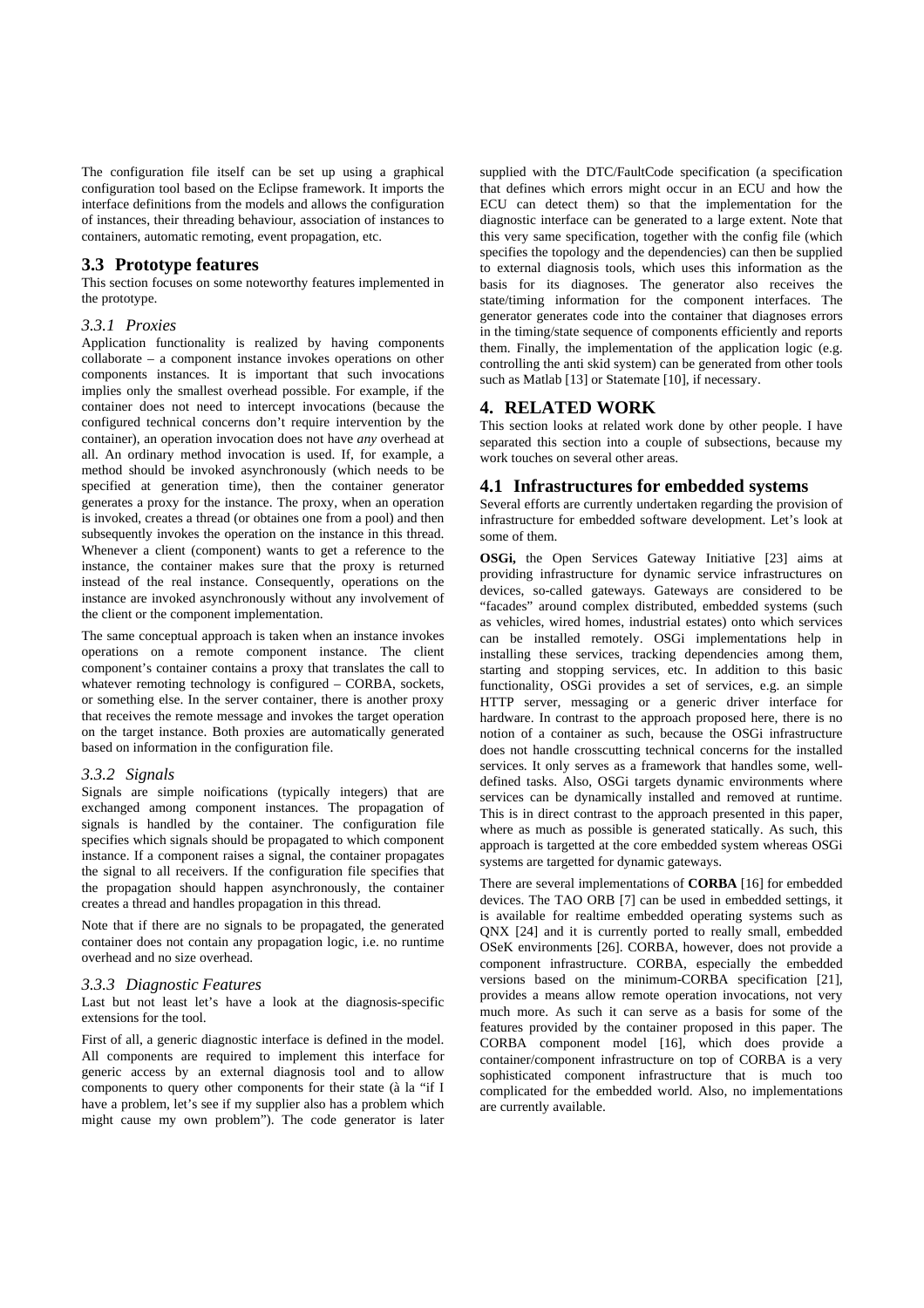### **4.2 Lightweight component containers**

Most current implementations of component containers (specifically for EJB) are rather large, monolithic tools and neither intended nor suitable for embedded systems. However, a couple of projects aim at creating smaller, more modular component containers. For example the JBoss EJB implementation [11] has the concept of the "generalized aspect container". A container for components can be configured with an arbitrary set of interceptors that can each handle a specific aspect. This is a rather flexible approach, and the functionality of the container can be adapted to the specific needs of the system. However, JBoss uses reflection for all this and thus does not optimize for performance. While this approach is conceptually not far from what I propose in the paper, it is not suitable to use in embedded systems because of its dynamism. Also, it is currently bound to the EJB component model [28] and thus, the Java programming language.

In general, aspect oriented programming [2] is a way to selectively introduce crosscutting (typically technical) concerns into an application. It is thus a good way to build lightweight, modular component containers. A container feature is basically an aspect. AspectJ [9] is a Java AOP extension that can be used for this purpose, specifically as it is based on static code weaving [12]. The Java Aspect Components framework [1] is an attempt at building a generic framework for providing a selection of technical concerns for enterprise applications (failover, persistence, GUI, etc.). It is based on Java and uses mainly reflection and other dynamic techniques. Again, this tool is not explicitly targetted for small embedded environments.

In several vertical domains, standards are currently being defined for component infrastructures. A popular example is the AUTOSAR [35] standard that is currently being defined for the automotive domain.

### **4.3 Modularized Infrastructure**

The idea of providing reusable services to applications is not revlolutionary at all. Operating systems do exactly this. Realtime operating systems for use in embedded systems provide a set of services to the applications that run on them. Some realtime and embedded operating systems such as QNX [24], OseK [26] or even Windows CE [15] are even customizable in the sense that the image that is deployed to the embedded device only contains the features required by the particular application. As such it can be seen as some kind of "component container" with the applications being the components. However, there are several important differences: First of all, the developer is not able to extend the infrastructure (i.e. the operating system) with additional technical concerns. In contrast, the approach presented in this paper can be adapted with new container features at any time. Second, operating systems do not do things such as creating proxies for threading or remote access to other programs. Operating system features, especially embedded, realtime OS features, are typically much more low-level.

### **4.4 Code generation**

The approch presented in this paper is based primarily on soure code generation (for an overview of code generation technologies, see [12]). Source code generation is already heavily used in embedded software development in tools such as Statemate [10] or Matlab/Simulink [13]. However, these tools don't use the principle of separation of concerns to factor out and generate the code for handling the technical concerns, instead they typically create the "application logic" from signal flow diagrams or state charts. These tools can be easily integrated with the approach presented in this paper by "wrapping" the functional code generated by them in components that can be deployed on the container generated by the approach here.

### **4.5 Model Driven Software Development**

Model-Driven Software Development (MDSD) is concerned with generating complete applications from models. Those models can be anything that is useful to specify application functionality on an abstraction level higher than implementation code – optionally a domain-specific notation can be used. OMG's MDA [20] is a standard to use UML [22] for model-driven development. The approach presented in this paper uses model-driven techniques extensively. The models are specified in UML and other notations such as XML. While Model-Driven Software Development aims at (but does not require) the generation of the complete application including the behavior, we only generate infrastructure code here. Implementation of the core application logic is out of scope. For more information on MDSD see [32] and [33]

### **5. PRACTICAL EXPERIENCE**

I have been part of several projects implementing component infrastructures for various domains (among others, automotive and mobile phones). Although I cannot provide details about these projects in this paper, the approach has proven *very* successful. Specifically, the tools that are required for the generative aspect of the approach are practically usable and easy to use. MDSD makes the concepts of components and communication middleware as explained in [30] and [33] applicable to the embedded domain.

Please contact the author in case you want to know details.

### **6. ACKNOWLEDGEMENTS**

Several people provided valuable feedback on earlier versions of this paper: Frank Buschmann, Michael Englbrecht, Michael Kircher, Alexander Schmid and Uwe Zdun. Many thanks to all of them.

# **7. ABOUT THE AUTHOR**

Markus Völter works as an independent consultant on software engineering and technology, focusing primarily on software architecture, middleware and model-driven software development. He has experiences in many different domains including health care, banking, astronomy, mobile system and automotive; over the last year, Markus has worked in the embedded domain, using a model-driven approach to implement component/container infrastructures in the automotive and mobile phone domains.

In addition, Markus is an active author and conference speaker. He is known as an authority on middleware and model-driven software development and regularly speaks on this topic at conferences such as OOP, JAOO, ECOOP or OOPSLA. Markus is the co-author of *Server Component Patterns* and *Remoting Patterns* pattern books as well as of the forthcoming dPunkt title on *Model-Driven Software Development*. Details can be found at www.voelter.de